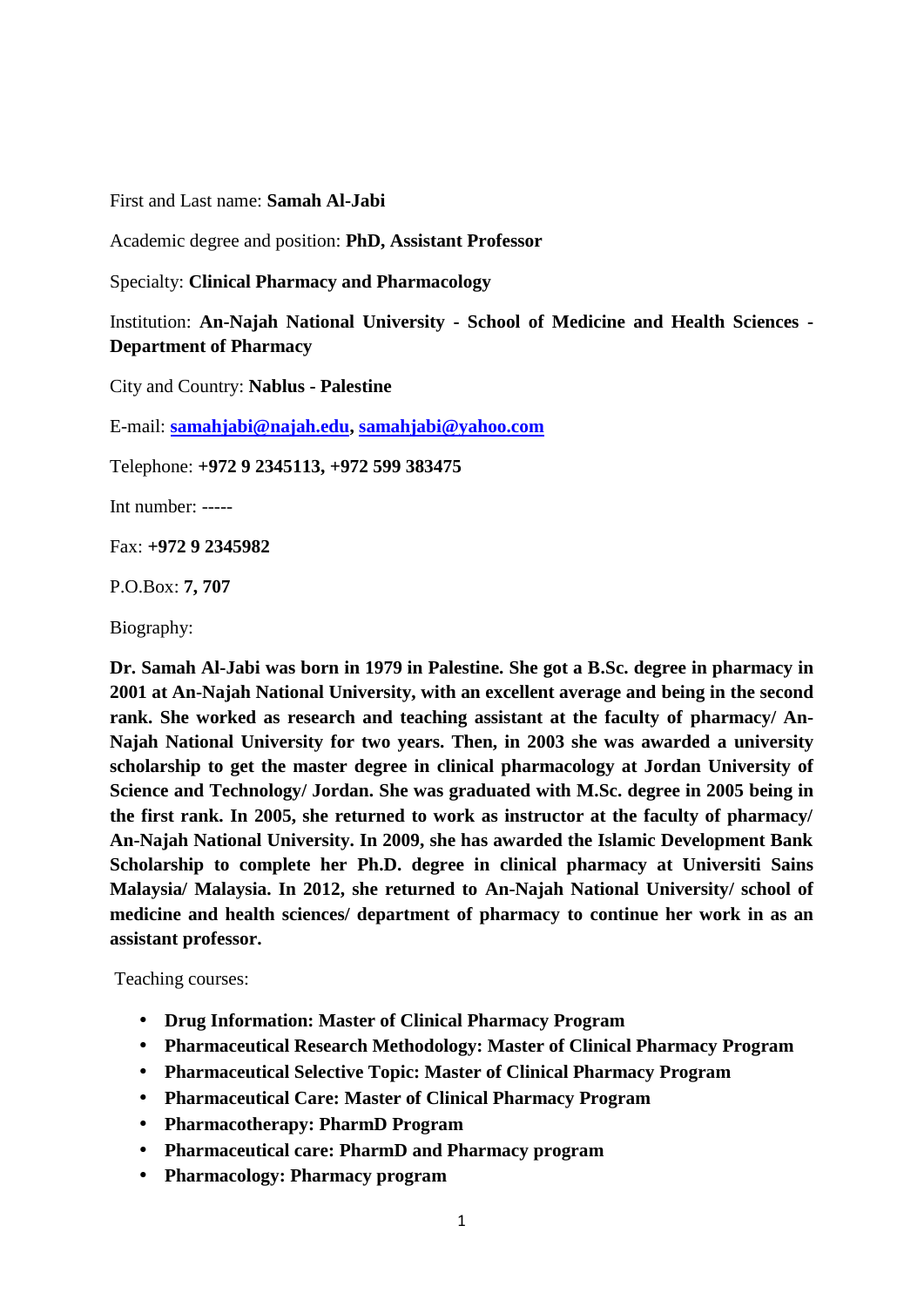- **Pharmacology: Medicine program**
- **Ocular Pharmacology: Optometry program**
- **Pharmacology for Nurses: Nursing program**
- **Drugs in Pregnancy and Lactation: Pharmacy program**
- **Drug Information and dispensing: PharmD and Pharmacy program**
- **Medicinal chemistry/Pharmacology: PharmD program**

Research interests:

- **Medication counselling and compliance.**
- **Ambulatory care services and therapeutics.**
- **Community pharmacy practice pharmacy intervention.**
- **Developing pharmaceutical care tools.**
- **Pharmacotherapeutics in critical care patients.**
- **Drug utilization.**
- **Drug usage evaluation.**
- **Quality assurance.**

Publications:

- Zyoud, S. H., **Al-Jabi, S. W.,** Sweileh, W. M., Wildali, A. H., Saleem, H. M., Aysa, H. A., et al. **Health-related quality of life associated with treatment adherence in patients with hypertension: A cross-sectional study**. *Int J Cardiol, 2013;* 168(3), 2981-2983.
- Zyoud, S. H., **Al-Jabi, S. W.,** Sweileh, W. M., Nabulsi, M. M., Tubaila, M. F., Awang, R., et al. **Beliefs and practices regarding childhood fever among parents: a cross-sectional study from Palestine**. *BMC Pediatr*, 2013; 13, 66.
- Sweileh, W. M., Zyoud, S. H., Sawalha, A. F., Abu-Taha, A., Hussein, A., & **Al-Jabi, S. W.** (2013). **Medical and biomedical research productivity from Palestine, 2002 - 2011**. *BMC Res Notes,* 2013; 6, 41.
- Sweileh WM, Zyoud SH, Sawalha AF, Abu-Taha AS, Hussein A., **Al-Jabi SW. Medical and biomedical research productivity from Palestine, 2002 – 2011.** *BMC Research Notes*. 2013, 6:41.
- Sweileh WM, Dalal S, Zyoud SH, **Al-Jabi SW.,** Al-Ali I. Diabetes mellitus in patients with schizophrenia in West-Bank, Palestine. *Diabetes Research and Clinical Practice*. **2013.**
- Aker, M. B., Taha, A. S., Zyoud, S. E., Sawalha, A. F., **Al-Jabi, S. W.,** & Sweileh, W. M. **Estimation of 10 - year probability bone fracture in a selected sample of palestinian people using fracture risk assessment tool**. *BMC Musculoskelet Disord,* 2013; 14(1), 284.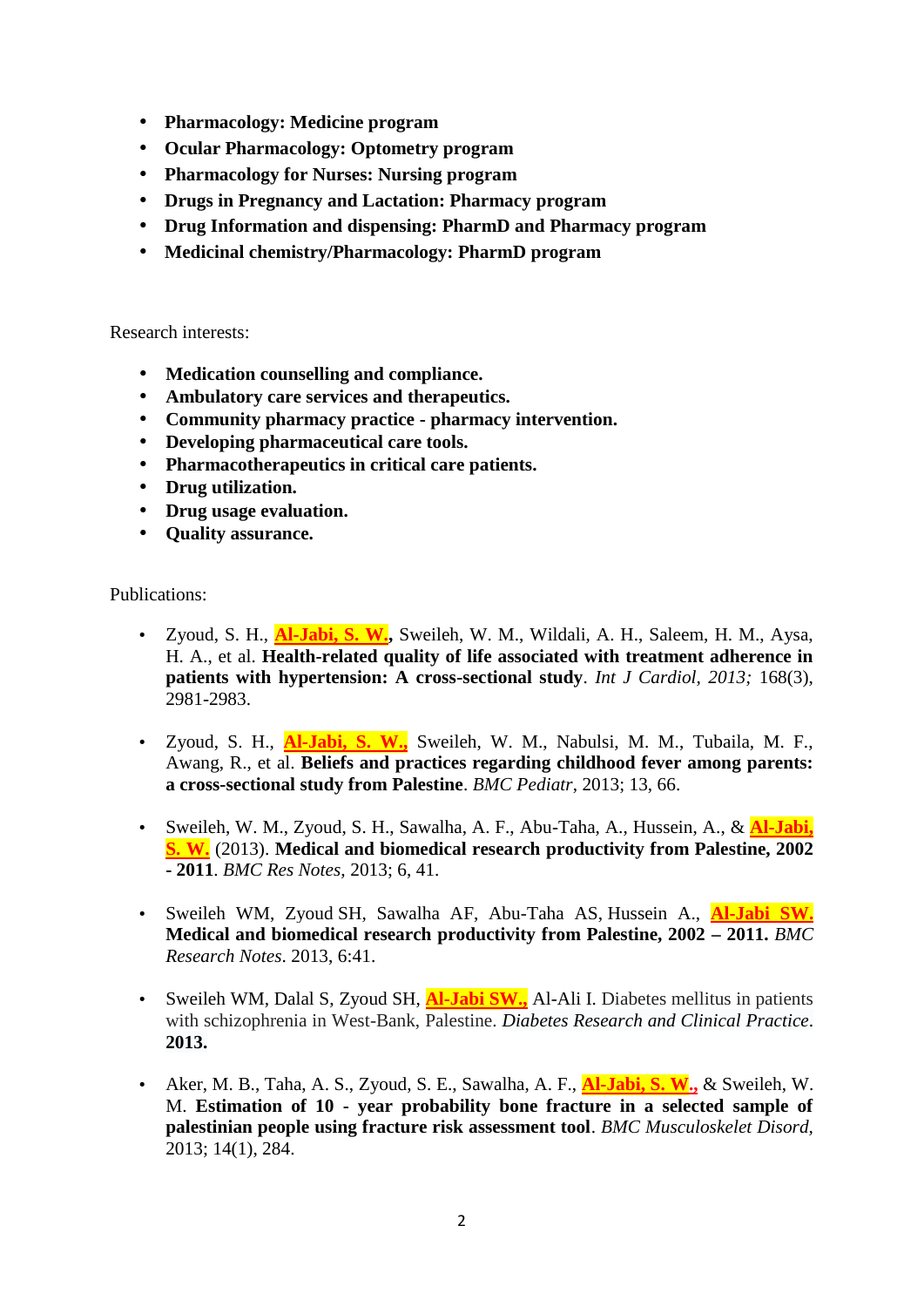- Hassan Y, **Al-Jabi SW**, Aziz NA, Looi I, Zyoud SH. **Impact of the Additive Effect of Angiotensin-Converting Enzyme Inhibitors and/or Statins with Antiplatelet Medication on Mortality after Acute Ischemic Stroke**. *Basic & Clinical Pharmacology & Toxicology*. 2012; 110(4):370-377.
- Sweileh WM, Ali IA, Sawalha AF, Abu-Taha AS, Zyoud SH, **Al-Jabi SW**. **Gender differences in sleep habits and sleep related problems in Arab Palestinian university students.** *International Journal on Disability and Human Development*. 2012;11(3): 289–293.
- Hassan Y, **Al-Jabi SW**, Aziz NA, Looi I, Zyoud SH. **Statin use prior to ischemic stroke onset is associated with decreased in-hospital mortality.** *Fundamental & Clinical Pharmacology.* 2011; 25:388-94.
- Hassan Y, **Al-Jabi SW**, Aziz NA, Looi I, Zyoud SH. **Effect of Pre-stroke Use of Angiotensin-Converting Enzyme Inhibitors Alone versus Combination with Antiplatelets and Statin on Ischemic Stroke Outcome.** *Clinical Neuropharmacology*. 2011*;* 34(6),234-240.
- Hassan Y, **Al-Jabi SW**, Aziz NA, Looi I, Zyoud SH. **Antiplatelet Therapy in Diabetic Ischemic Stroke Patients: Associated Factors and Outcomes.** *International Journal of Clinical Pharmacology and Therapeutics*. 2011*;* 49(10),605- 613.
- Hassan Y, Zainal ZA, Aziz NA, **Al-Jabi SW**, Ismail O. **Prevention of Radiocontrast-Induced Nephropathy after Coronary Angiography: N- Acetylcysteine plus Saline Hydration versus Saline Hydration.** *Tropical Journal of Pharmaceutical Research*. 2011; 10 (2): 133-140
- Zyoud S, Awang R, Syed Sulaiman SA, **Al-Jabi S**. **N-acetylcysteine Induced Headache in Hospitalized Patients with Acute Acetaminophen Overdose.** *Fundamental & Clinical Pharmacology.* 2011; 25:405-10.
- Zyoud S, Awang R, Syed Sulaiman SA, **Al-Jabi S**. **An Analysis of the Length of Hospital Stay after Acetaminophen Overdose.** *Journal of Medical Toxicology* 2010. *Human & Experimental Toxicology.* 2011;30(7):550-9**.**
- Zyoud S, Awang R, Syed Sulaiman SA, **Al-Jabi S**. I**mpact of serum acetaminophen concentration on changes in serum potassium, creatinine and urea concentrations among patients with acetaminophen overdose**. *Pharmacoepidemiology and Drug Safety.* 2011;20(2):203-8.
- Sweileh WM, Ali IA, Sawalha AF, Abu-Taha AS, Zyoud SH, **Al-Jabi SW. Sleep habits and sleep problems among Palestinian students.** *Child and Adolescent Psychiatry and Mental Health.* 2011 Jul 15;5(1):25.
- Sweileh WM, Zyoud SH, Sawalha AF, **Al-Jabi SW. Clinical Characteristics, Sex Differences and Inhospital Mortality among Stroke Patients with and Without Diabetes Mellitus**. *Diabetologia Croatica* 40-2, 2011.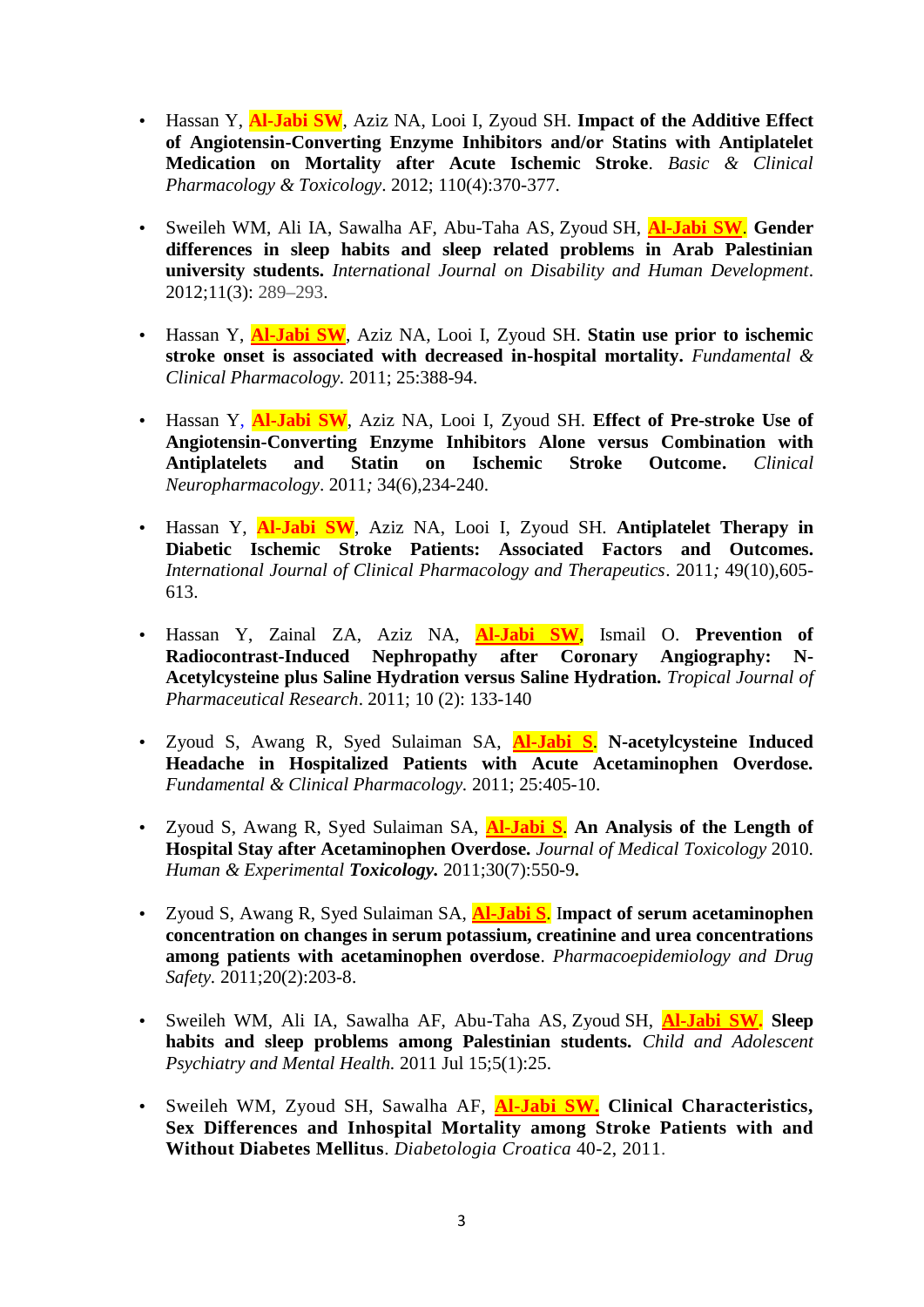- Hassan Y, Abd Aziz N, **Al-Jabi SW**, Looi I, Zyoud SH. I**mpact of Angiotensin- Converting Enzyme Inhibitors Administration Prior to Acute Ischemic Stroke Onset on In-Hospital Mortality.** *Journal of Cardiovascular Pharmacology and Therapeutics. 2010***,** 15(3): 274-281.
- Hassan Y, Abd Aziz N, **Al-Jabi SW**, Looi I, Zyoud SH. **Evaluation of Antihypertensive Therapy Among Ischemic Stroke Survivors: Impact of Ischemic Heart Disease.** *Journal of Cardiovascular Pharmacology and Therapeutics. 2010***,** 15(3): 282-288.
- Zyoud S, Awang R, Syed Sulaiman SA, **Al-Jabi S**. **Association between Gastrointestinal Manifestations following Acetaminophen Poisoning and Outcome in 291 Acetaminophen Poisoning Patients**. *Pharmacoepidemiology and Drug Safety* 2010 May; 19(5):511-517.
- Zyoud S, Awang R, Syed Sulaiman SA, **Al-Jabi S**. **Assessing the Impact of Vomiting Episodes on Outcomes after Acetaminophen Poisoning.** *Basic & Clinical Pharmacology & Toxicolog*. 2010;107(5):887-892.
- Zyoud S, Awang R, Syed Sulaiman SA, **Al-Jabi S. High prevalence of hypokalemia after acute acetaminophen overdose: Impact of psychiatric illness.** *Human & Experimental Toxicology* 2010 Sep; 29(9):773-8.
- Zyoud S, Awang R, Syed Sulaiman SA, Mohamed Khan HR, Sawalha A, Sweileh W, **Al-Jabi S**. **Relationship between Serum Acetaminophen Concentration and N acetylcysteine-Induced Adverse Drug Reactions.** *Basic & Clinical Pharmacology & Toxicology* 2010 Sep; 107(3):718-23.
- Zyoud S, Awang R, Syed Sulaiman SA, Sweileh W, **Al-Jabi S. Incidence of adverse drug reactions induced by N-acetylcysteine in patients with acetaminophen overdose.** *Human & Experimental Toxicology* 2010 Mar; 29(3):153-60.
- Zyoud S, Awang R, Syed Sulaiman SA**, Al-Jabi S. Effects of Delay in Infusion of N acetylcysteine on Appearance of Adverse Drug Reactions after Acetaminophen Overdose: A retrospective Study.** *Pharmacoepidemiology and Drug Safety* 2010 Oct;19(10):1064-70.
- Zyoud S, Awang R, Syed Sulaiman SA, **Al-Jabi S**. **A Cross-Sectional Observation of the Factors Associated with Deliberate Self-Poisoning with Acetaminophen: Impact of Gender Differences and Psychiatric Intervention.** *Human Psychopharmacology: Clinical and Experimental.* 2010 Aug; 25(6):500-8.
- Zyoud S, Sawalha A, Sweileh W, Awang R, Al-khalil S, **Al-Jabi S,** Bsharat N. **Knowledge and Practice of Pesticide Use among Farm Workers in the West Bank, Palestine: Safety Implications.** *Environmental Health and Preventive Medicine* 2010; 15(4): 252-261.
- Sweileh WM, Sawalha AF , Zyoud SH, **Al-Jabi SW**. Bani shamsi FF, Khalaf H. **Storage, use, and cost of drug products for Palestinian households: a cross sectional survey.** *The Lancet- Palestinian Health Alliance in 2010*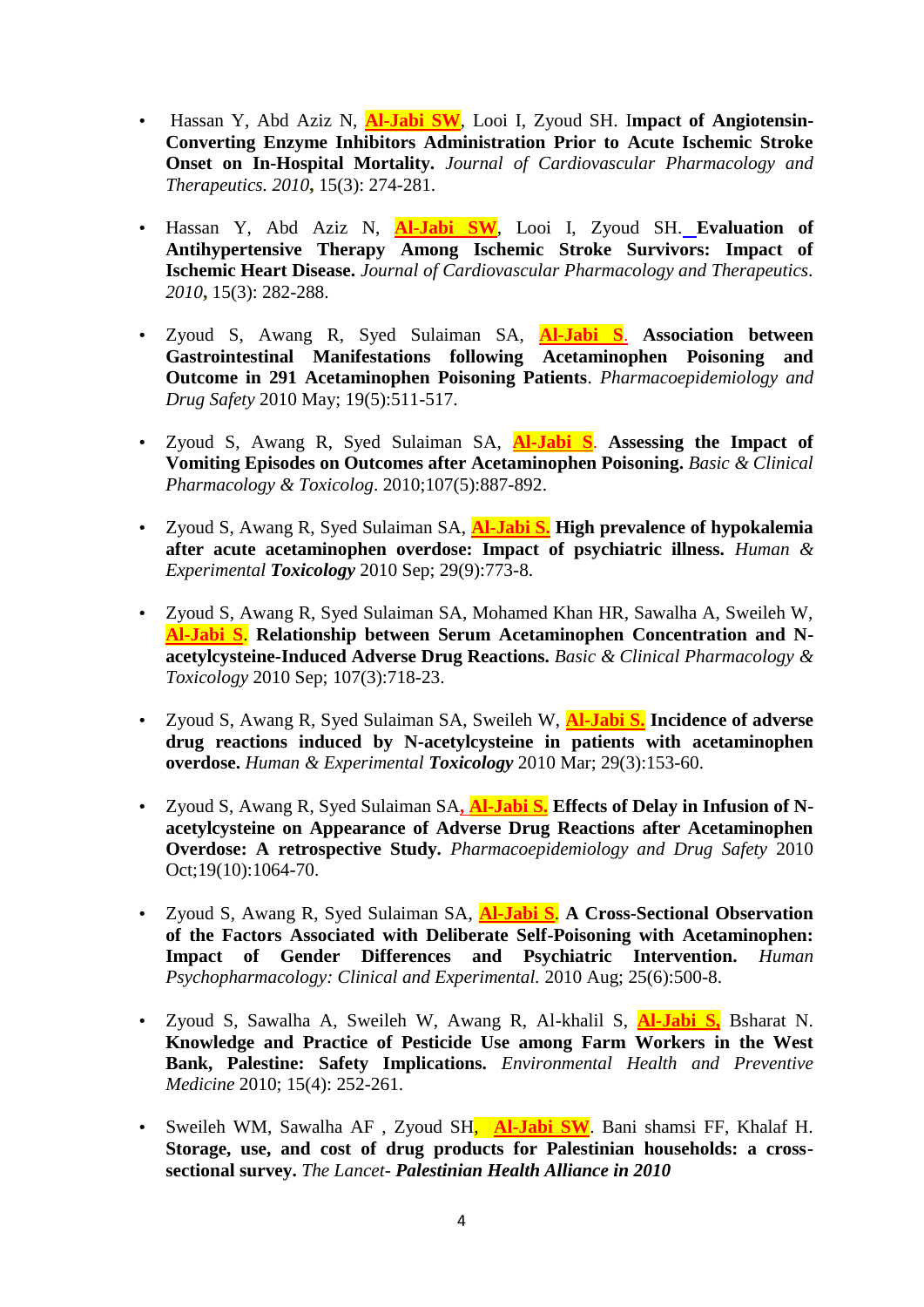- Sweileh WM, Sawalha AF , Zyoud SH, **Al-Jabi SW**. Bani shamsi FF, Khalaf H **Storage, Utilization Pattern and Cost of Drug Products Stored in Palestinian Households.** *International Journal of Clinical Pharmacology and Therapeutics* 2010 Jan; 48(1):59-67.
- Sawalha AF, Sweileh WM, Zyoud SH, **Al-Jabi SW**, Hasasni FM, Odah AA. **Analysis of Prescription dispensed at Community Pharmacies in Palestine.** *Eastern Mediterranean health journal.* 2010 Jul; 16(7):788-92.
- Sweileh WM, Sawalha AF, Zyoud SH, **Al-Jabi SW**, Tameem EJ. **Patterns of Antihypertensive Therapy in Diabetic Patients with and without Reduced Renal Function.** *Saudi Journal of Kidney Diseases and Transplantation (SJKDT)* 2010 Jul; 21(4):652-9.
- Sweileh WM, Sawalha AF, Zyoud SH, **Al-Jabi SW**. Bani shamsi FF, Khalaf H **Epidemiological, Clinical, and Pharmacological Aspects of Headache in a University Undergraduate Population in Palestine.** *Journal of Cephalalgia: an international journal of headache.* 2010; 30 (4): 439-446.
- Sweileh WM, Sawalha AF , Zyoud SH, **Al-Jabi SW**, Abaas MA. **Discharge Medications among Stroke Survivors.** *Journal of stroke and cerebrovascular disease.* 2009; 18(2): 97-102.
- Sweileh WM, Sawalha AF, Zyoud SH, **Al-Jabi SW**, Shraim NY. **Prevalence of Reduced Renal Function among Diabetic Hypertensive Patients.** *International Journal of Physiology, Pathophysiology and Pharmacology.* 2009; 1(1): 23-29.
- Sweileh WM, Sawalha AF, Zyoud SH, **Al-Jabi SW**. **Anti-hypertensive therapy for acute ischemic stroke survivors.** *CVD Prevention and Control.* 2009*; 4(3):171-175*
- Sweileh WM, Sawalha AF, Al-Aqad M Sana , Zyoud SH, **Al-Jabi SW**. **Predictors of in-Hospital Mortality after Acute Stroke: Impact of Gender.** *International journal of clinical and experimental medicine.* 2009; 2(1):41-47*.*
- Sweileh WM, Sawalha AF, Reno Tamara M., Zyoud SH, **Al-Jabi SW. Optimal dosing of angiotensin-converting enzyme inhibitors in patients with chronic heart failure: a cross-sectional study in Palestine.** *Journal of Annals of Saudi Medicine.* 2009; 29(2):119-22.
- Sweileh WM, Sawalha AF, Zyoud SH, **Al-Jabi SW**, Tameem EJ. Shraim NY. **Evaluation of antihypertensive therapy in diabetic hypertensive patients: impact of ischemic heart disease**. *Journal of pharmacy practice.* 2009; 7(1):40-46.
- Sweileh WM, Sawalha AF, Jayousi Hanadi M., Zyoud SH**, Al-Jabi SW**. **Predictors of worsening renal function in hospitalized patients.** *Journal of Current Drug Safety.* 2009 May; 4(2):113-8.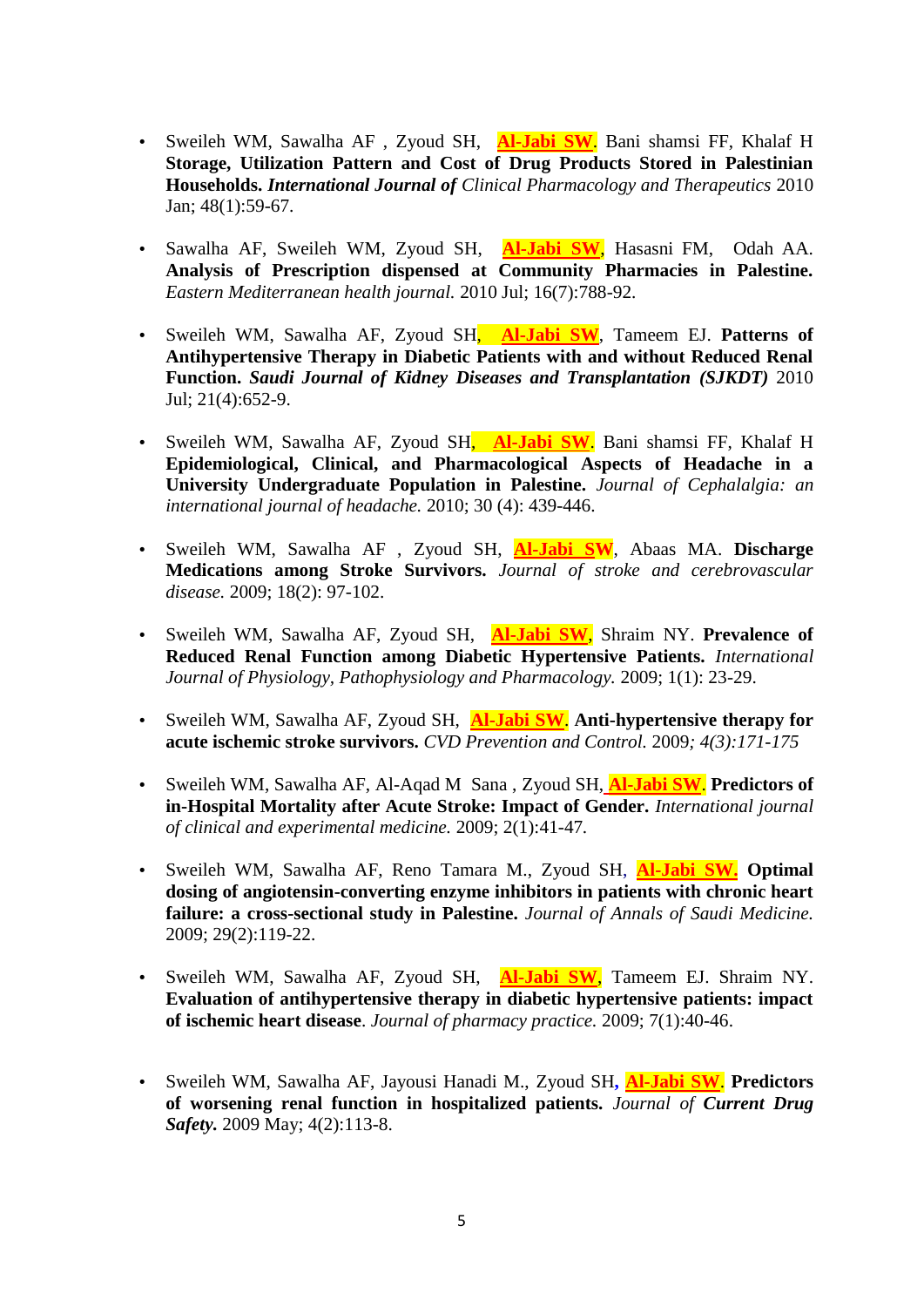- Sawalha AF, Sweileh WM, Zyoud SH, **Al-Jabi SW.** P**harmacy education and practices in West-Bank (Palestine).** *American Journal of Pharmaceutical Education.* 2009 Apr 7; 73(2):38.
- Sawalha AF, Sweileh WM, Zyoud SH, **Al-Jabi SW. Self-Therapy Practices among University Students in Palestine: Focus on Herbal Remedies.** *Complementary therapies in medicine.* 2008;16(6):343-349*.*
- Sweileh WM, Sawalha AF, Al-Aqad M Sana., Zyoud SH, **Al-Jabi SW. The Epidemiology of Stroke in Northern Palestine: A One-Year, Hospital-Based Study.** *Journal of stroke and cerebrovascular disease* 2008; 17(6): 406-411.
- Sawalha AF, Sweileh WM, Zyoud SH, **Al-Jabi SW**. **Comparative Analysis of Patient Package Inserts of Local and Imported Anti-Infective Agents in Palestine.** *Libyan Journal of Medicine*.2008; 3(4): 35-41.
- Sweileh WM, Janem SA, , Abu-Taha AS, Zyoud SH, Sabri IA, **Al-Jabi SW**, Jaradat NA, Zaid AA. **Medication dosing errors in hospitalized patients with renal impairment: a study in Palestine.** *Pharmacoepidemiology and drug safety.* 2007 Aug; 16(8):908-12.
- Zaid A, Abu Ghosh A., Sweileh W., **Al-Jabi S**., Jaradat N. **Chewable Tablets: Is this Dosage Form Well Evaluated by Palestinian Health Professionals?** *The Islamic University Journal (Series of Natural Studies and Engineering):* 2007, Vol.15, No. 2: 83-94.
- Sawalha AF, Sweileh WM, Zyoud SH, **Al-Jabi SW**. **Antidote Stocking at Hospitals in North Palestine**. *Online Journal of Health & Allied Science*.2006; 5(4).
- Sweileh WM., Sawalha AF., Salfeete S , Zyoud SH., Abu-Taha AS., **Al-jabi SW.,** Jaradat NA. and Zaid AA.. **Admission Blood Glucose Levels a Potential Indicator for short term Mortality and Morbidity after Myocardial Infarction.** *International Journal of Diabetes in Developing Countries*. 2006, 26 (3): 116-121.
- Jaradat N., Al-**Jabi S. Pharmacognosy manual.** Faculty of Pharmacy, An-Najah National University.2005. Palestine: An-Najah National University.
- **Al-Jabi SW,** Hassan Y., Aziz NA, Looi I, Zyoud SH.**. Effect of pretreatment with angiotensin-converting enzyme inhibitors on in-hospital mortality after acute ischemic stroke**. *Value in Health*. Volume 13, Issue 7, November 2010, Page A517**. Abstract**
- **Al-Jabi SW,** Hassan Y., Aziz NA., Looi I, Zyoud SH.. **Pneumonia after acute ischemic stroke: prevalence, associated factors and outcomes**. *Value in Health*. Volume 14, Issue 3, May 2011, Page A34**. Abstract**
- **Al-Jabi SW,** Hassan Y., Aziz NA, Looi I, Zyoud SH.**. Evaluation of the clinical factors and preventive medications associated with the length of hospital stay among ischemic stroke patients**. *Value in Health*. Volume 14, Issue 3, May 2011, Page A36. **Abstract**